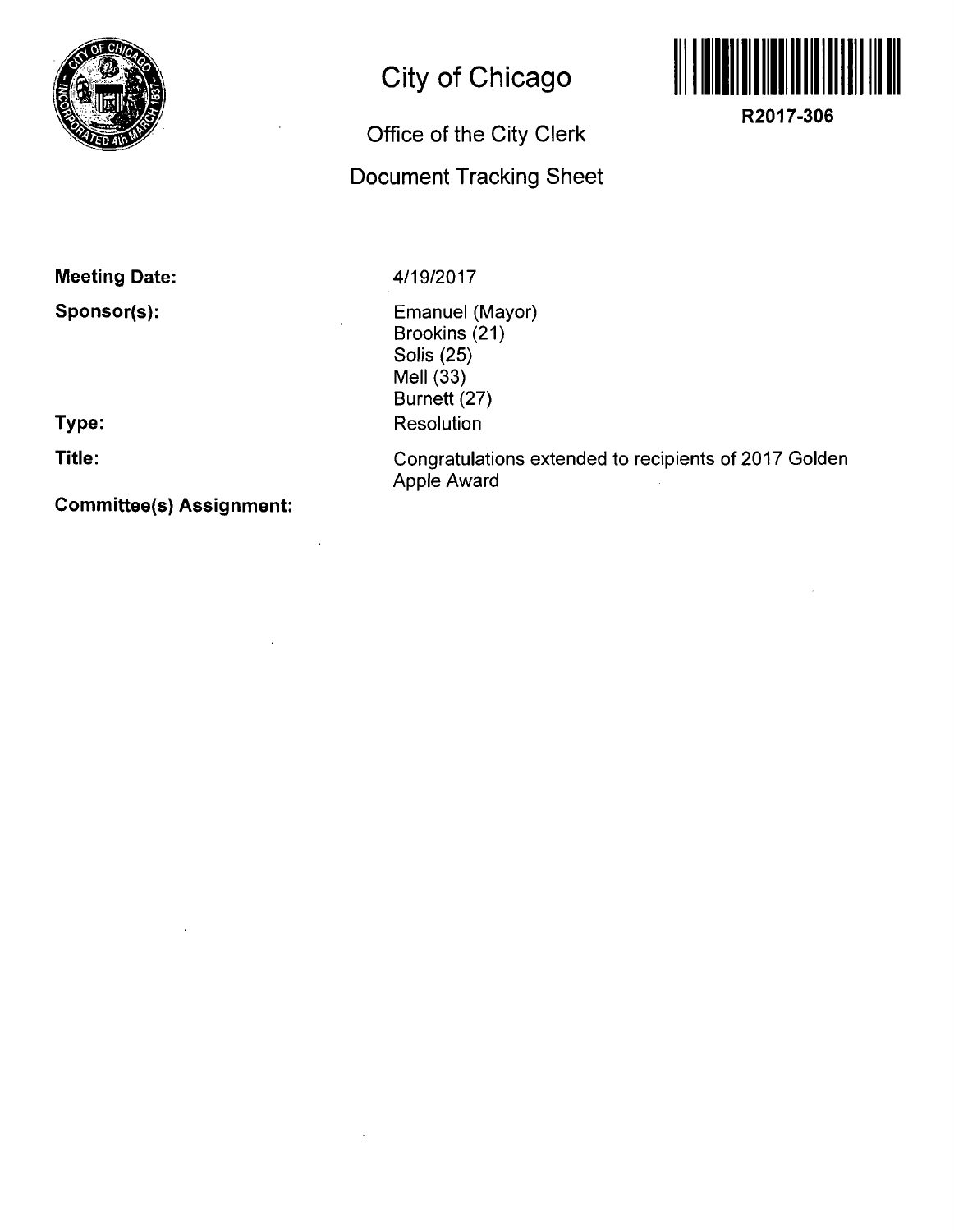

OFFICE OF THE MAYOR

CITY OF CHICAGO

RAHM EMANUEL MAYOR

April 19,2017

#### TO THE HONORABLE, THE CITY COUNCIL OF THE CITY OF CHICAGO

Ladies and Gentlemen:

I transmit herewith, together with Aldermen Brookins, Solis, Mell and Burnett, a congratulatory resolution regarding the most recent recipients of the Golden Apple Teacher's Award.

Your favorable consideration of this resolution will be appreciated.

Very truly yours,

Emanuel

Mayor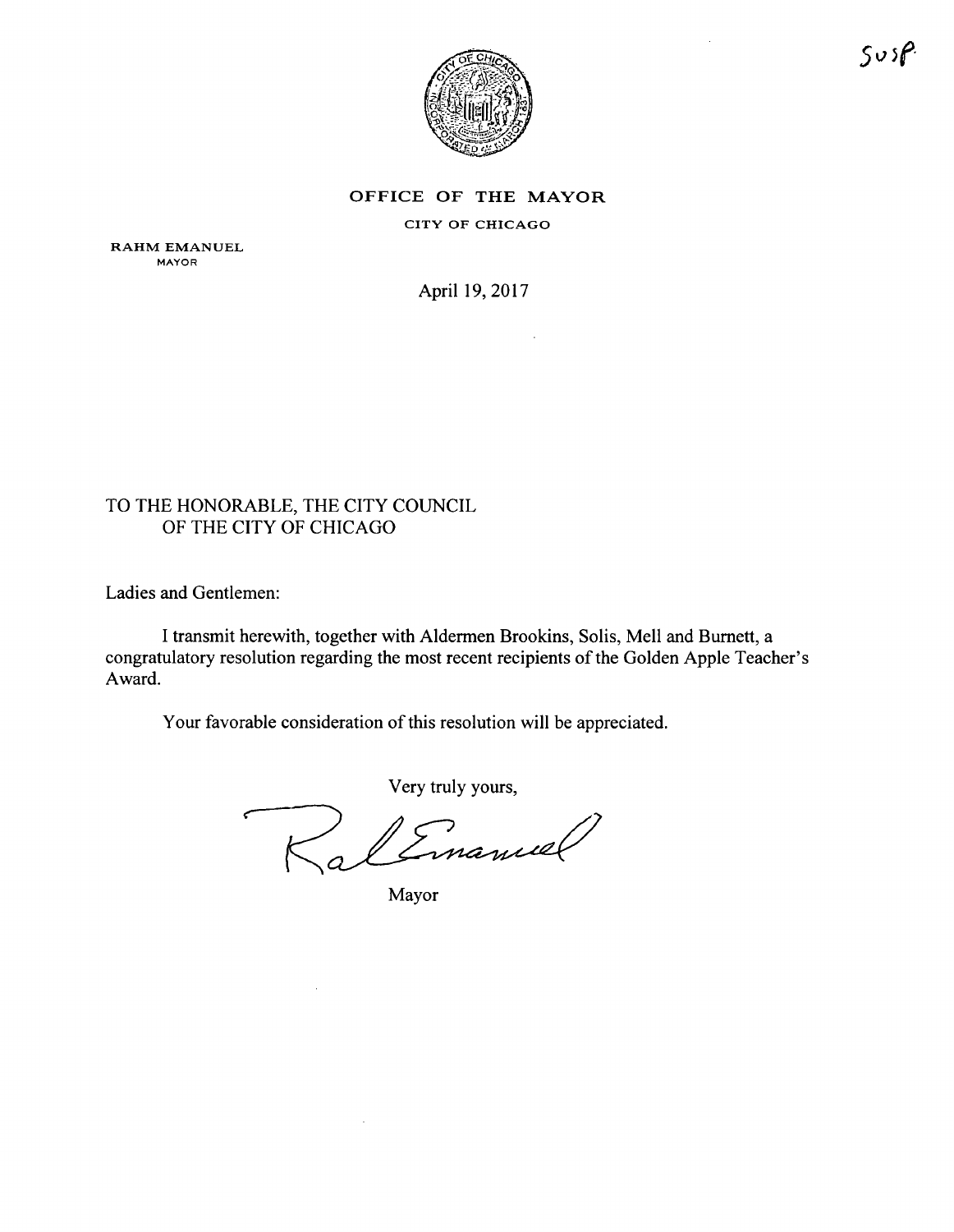

 $\cdot$ 

÷.

 $\epsilon$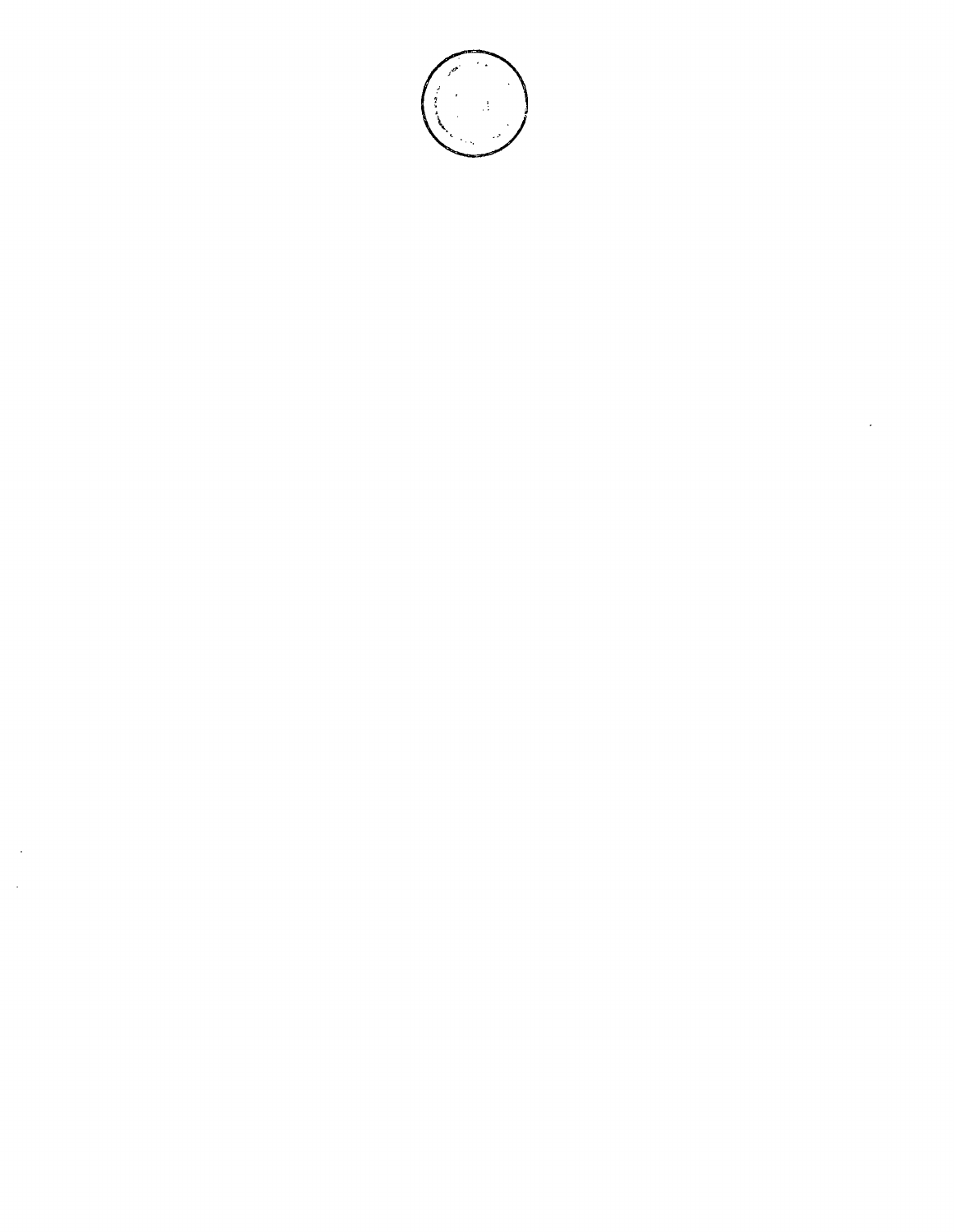# H resolution

adopted by The City Council



of the City of Chicago, Illinois ldermen Howard Brookins, Jr., Daniel Solis. Walter Burnett, Jr., Deborah L. Mell, and **T**resented by **Mayor Rahm Emanuel**  $\sim 10^7$ 

**On** 2 April 19, 2017

Whereas: The Golden Apple Foundation has conferred its prestigious 2017 Golden Apple Award for Excellence in Teaching on four Chicago teachers and conferred its 2017 Stanley C. Golder Leadership Award on one Chicago school principal in recognition of their outstanding achievements as educators; and

**WHEREAS,** A not-for-profit organization based in Chicago, the Golden Apple Foundation advances the profession of teaching by recognizing excellent educators; by  $_\odot$ recruiting and preparing talented high school students and college graduates to be teachers through innovative training programs; and by improving the skills of current teachers through professional development; and

**WHEREAS**, Dedicated to its founding proposition that "all children deserve excellent teachers," the Golden Apple Foundation has recognized exceptional teachers in the Chicago area each year since 1986; and

**WHEREAS,** Chosen through a rigorous process by a volunteer committee of distinguished Chicago-area educators, this year strecipients of the Golden Apple Award were selected from over 600 nominees; they are indeed worthy of recognition by their peers; and

**WHEREAS**, The Chicago recipients of the 2017 Golden Apple Award for Excellence in Teaching are Mr. Fitzgerald Crame, 4th-8th grade language arts, math, science, STEM, arts, and electives teacher, Thomas A. Edison Regional Gifted Center, Ms. Sarah Faller, 6th-8th grade literacy and social science teacher, Jonathan Burr Elementary School, Ms. Karen Ramirez, 6th grade reading, writing, and social studies teacher, Richard J. Daley Academy, and Ms. Alison Ridgway, 6th-8th grade math teacher, Skinner North Classical Elementary School; and

**WHEREAS**, The recipient of the 2017 Golden Apple Stanley C. Golder Leadership Award is Ms. Phyllis Cavallone-Jurek, Principal, St. Therese Chinese Catholic School, and